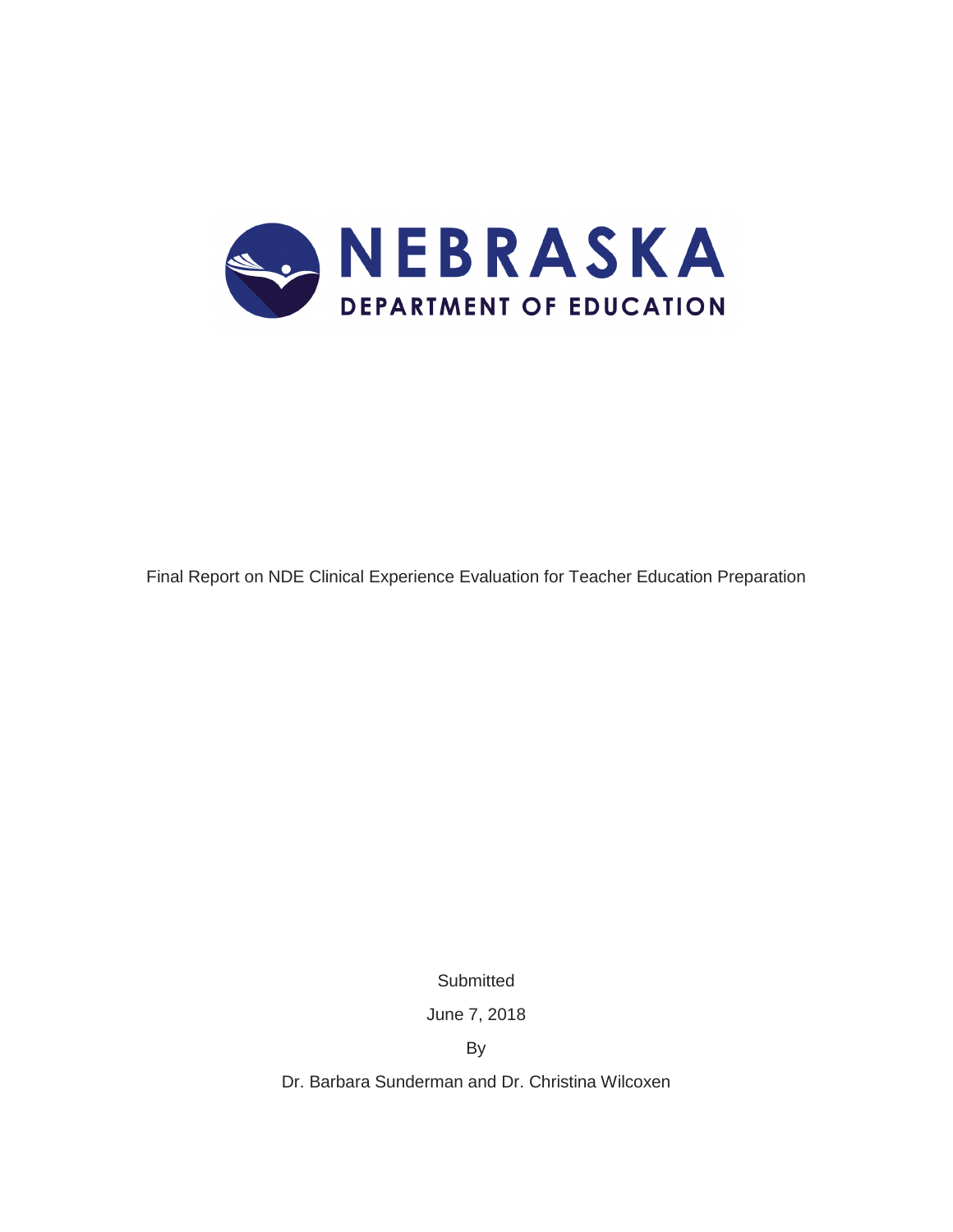## Good Afternoon Friends!

Well, we have confirmation that the formative is talking to the summative. It was run by InTASC Category and holistically.

|                                              | <b>Formative/Summative</b><br><b>Correlational Significance</b> | Significance<br>Level |
|----------------------------------------------|-----------------------------------------------------------------|-----------------------|
| The Learner and<br>Learning                  |                                                                 | $0.01$ level          |
| <b>Content Knowledge</b>                     | 0.026                                                           | $0.05$ level          |
| <b>Instructional Practice</b>                | 0.006                                                           | $0.01$ level          |
| <b>Professional</b><br><b>Responsibility</b> | 0.018                                                           | $0.05$ level          |
| <b>Combined</b>                              | ი                                                               | $0.01$ level          |

Also, Christina ran correlational by item to see if any could be eliminated/the formative could be reduced. There were 5 items that could be combined. There are now 32 items. We have attached a copy with the changes and an updated copy. This takes us down to 32.

I think this is great and continues to validate the work we have done. Thank you all for your support as we have moved through several drafts of the formative assessment. This will be the last one from this study. Thank you also to NDE for the support to do the study.

We will be presenting this information at Administrator Days on Wednesday, July 25, 2018 in Kearney.

Barbara Sunderman and Christina Wilcoxen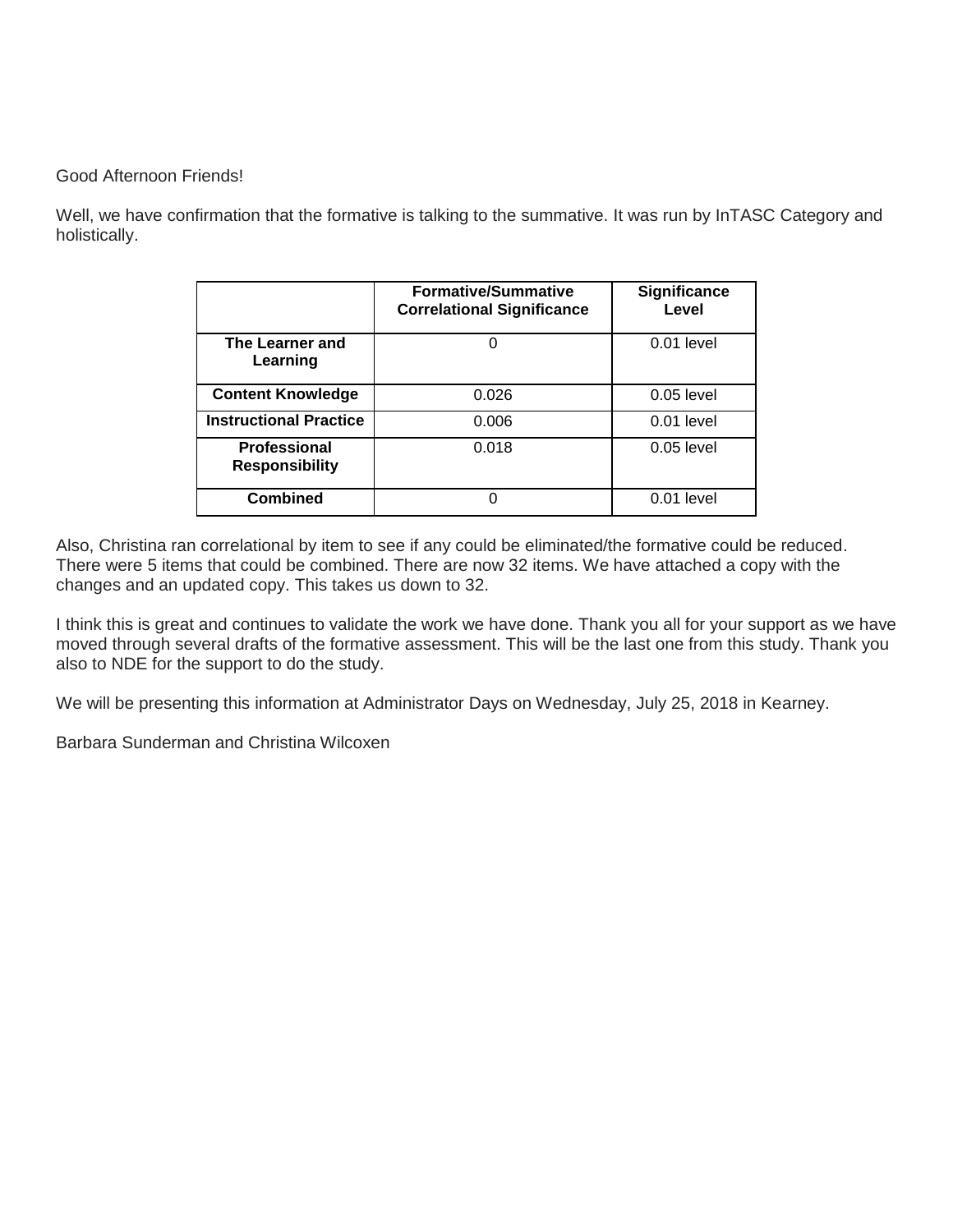Changes to the Formative Assessment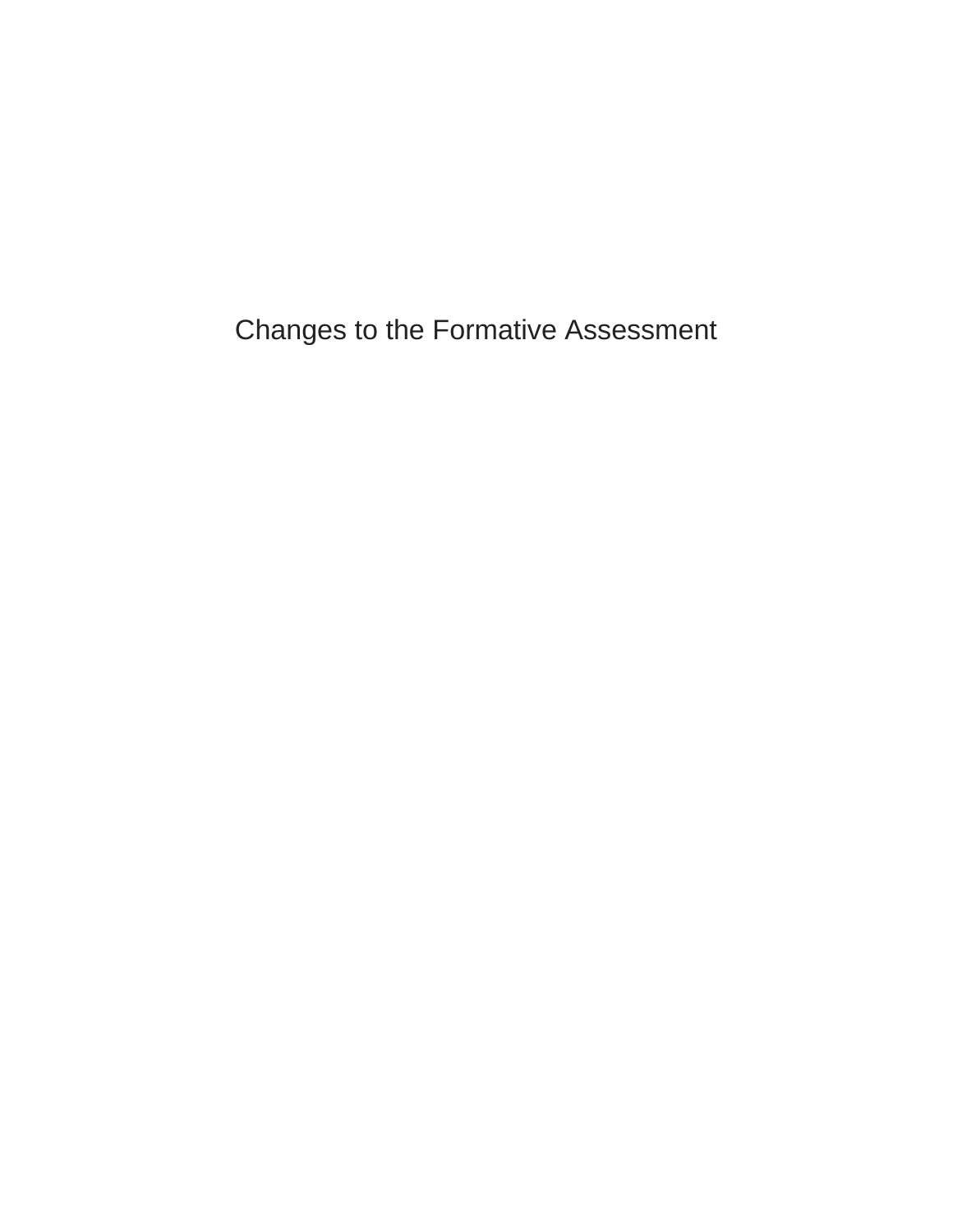| <b>Observation Form (Formative Assessment)</b>                                                                                                                                                                 |           | (1)<br><b>Observed</b><br>with ideas<br>for growth | $(-)$ Not<br>observed<br>or evident | Not<br>applicabl<br>e to the<br>lesson |
|----------------------------------------------------------------------------------------------------------------------------------------------------------------------------------------------------------------|-----------|----------------------------------------------------|-------------------------------------|----------------------------------------|
|                                                                                                                                                                                                                | evidence  |                                                    |                                     | (NA)                                   |
| Observation #: _______ Date: _____________ Supervisor: _________________________                                                                                                                               |           |                                                    |                                     |                                        |
| <b>The Learner and Learning</b>                                                                                                                                                                                |           |                                                    |                                     |                                        |
| Standard 1<br><b>Learner Development (Student Needs)</b>                                                                                                                                                       |           |                                                    |                                     |                                        |
| Connects lessons to students' interests, personal experiences and prior knowledge by modifying,<br>1.<br>adapting or adjusting instruction and materials for students                                          |           |                                                    |                                     |                                        |
| 2. Collects data about student development and effectively uses the data to adjust teaching                                                                                                                    |           |                                                    |                                     |                                        |
| Standard 2<br><b>Learner Differences (Differentiation)</b>                                                                                                                                                     |           |                                                    |                                     |                                        |
| Implements multiple developmentally appropriate and challenging learning experiences<br>3.                                                                                                                     |           |                                                    |                                     |                                        |
| Uses data gathered to differentiate instruction using flexible grouping, individualized instruction,<br>4.<br>various teaching styles, and differentiated content                                              |           |                                                    |                                     |                                        |
| <b>Learning Environment (Classroom Management)</b><br>Standard 3                                                                                                                                               |           |                                                    |                                     |                                        |
| Communicates, models, and positively reinforces or redirects clear task and behavioral<br>5.                                                                                                                   | Spearman  |                                                    |                                     |                                        |
| expectations through verbal and nonverbal signals (smiles, high fives, thumbs up, gives verbal<br>acknowledgement, praise, uses proximity, eye contact, attention getters, signals, etc.)                      | Sig. .000 |                                                    |                                     |                                        |
| Provides verbal and nonverbal signals to reinforce/redirect behavior (smiles, high fives, thumbs up,<br>gives verbal acknowledgement, praise, uses proximity, eye contact, attention getters, signals,<br>etc. |           |                                                    |                                     |                                        |
| Uses strategies for transitions that minimize problems and maximize instructional time<br>6.                                                                                                                   |           |                                                    |                                     |                                        |
| 7. Creates a positive learning environment through relationships, organization and routines through<br>an awareness of the classroom environment                                                               |           |                                                    |                                     |                                        |
| <b>Comments on the Learner and Learning</b>                                                                                                                                                                    |           |                                                    |                                     |                                        |
| <b>Content Knowledge</b>                                                                                                                                                                                       |           |                                                    |                                     |                                        |
| <b>Content Knowledge (Accuracy)</b><br>Standard 4                                                                                                                                                              |           |                                                    |                                     |                                        |
| Uses the academic language of the content correctly and creates relevant opportunities for<br>8.                                                                                                               | Spearman  |                                                    |                                     |                                        |
| students to practice and apply academic language and practice/demonstrate understanding                                                                                                                        | Sig. .000 |                                                    |                                     |                                        |
| Is knowledgeable of content and ensures accurate and relevant implementation to include<br>addressing questions and misconceptions accurately                                                                  |           |                                                    |                                     |                                        |
| <b>Application of Content (Critical Thinking)</b><br>Standard 5                                                                                                                                                |           |                                                    |                                     |                                        |
| Relates content to meaningful examples that provoke critical thinking and inquiry (within and<br>9.<br>across content fields)                                                                                  |           |                                                    |                                     |                                        |
| 10. Uses questioning and activities to engage students to conjecture and discover key ideas                                                                                                                    |           |                                                    |                                     |                                        |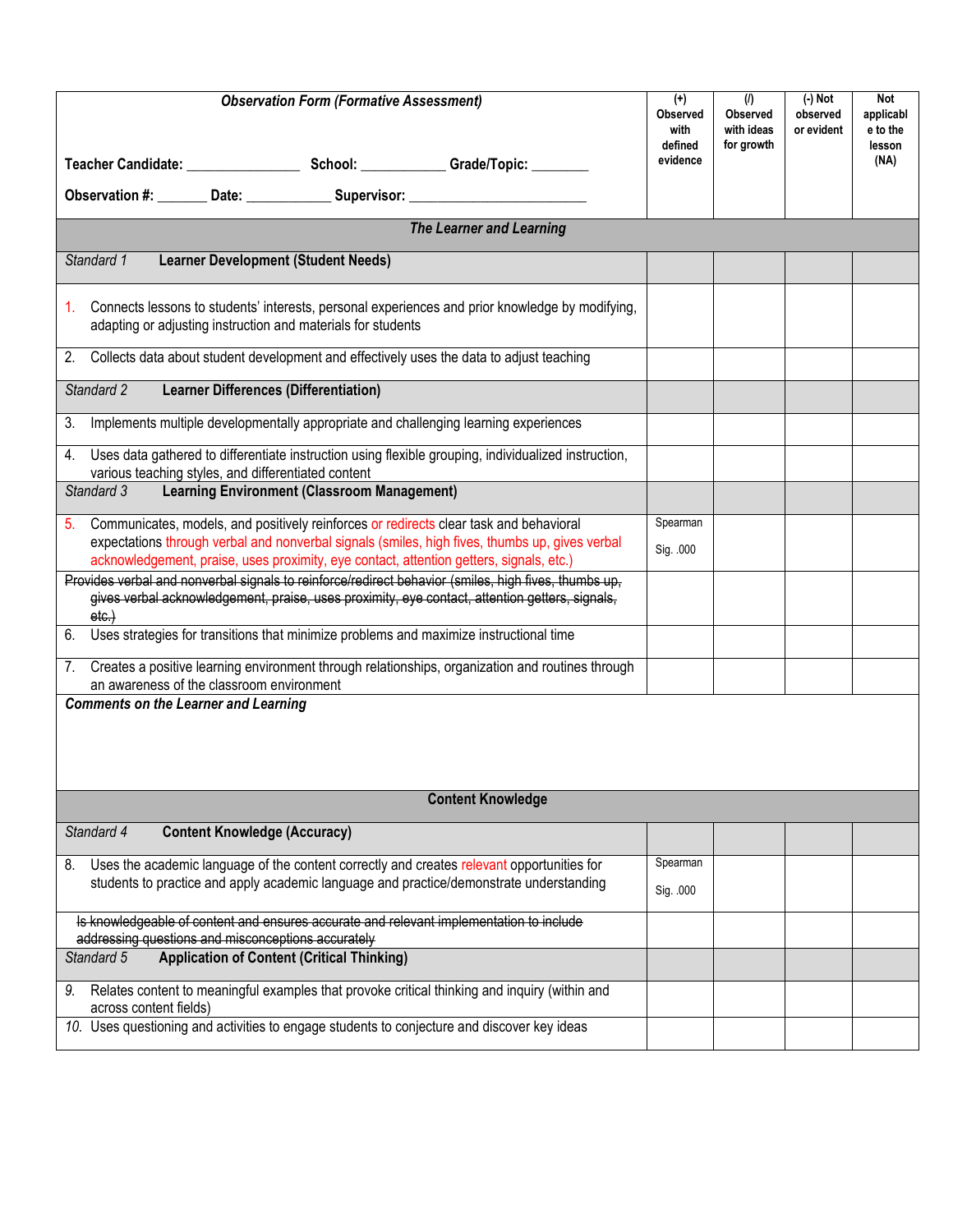| Standard 5<br><b>Application of Content (Communication)</b>                                            |           |  |  |
|--------------------------------------------------------------------------------------------------------|-----------|--|--|
| 11. Engages students in applying content knowledge and literacy skills to real world contexts by       | Spearman  |  |  |
| gathering, organizing and evaluating information and ideas from a variety of resources and texts       |           |  |  |
|                                                                                                        | Sig. .000 |  |  |
| 12. Creates content appropriate learning opportunities to develop students' communications skills by   |           |  |  |
| providing opportunities for students to engage in dialogue, share ideas, and form positive             |           |  |  |
| relationships                                                                                          |           |  |  |
| Guides students in gathering, organizing and evaluating information and ideas from a variety of        |           |  |  |
| resources and texts                                                                                    |           |  |  |
|                                                                                                        |           |  |  |
| <b>Comments on Content Knowledge</b>                                                                   |           |  |  |
|                                                                                                        |           |  |  |
|                                                                                                        |           |  |  |
|                                                                                                        |           |  |  |
|                                                                                                        |           |  |  |
| <b>Instructional Practice</b>                                                                          |           |  |  |
| Standard 6<br><b>Assessment (Classroom Assessment)</b>                                                 |           |  |  |
| 13. Implements multiple assessments that measure lesson objectives and check for student               |           |  |  |
| understanding throughout the lesson                                                                    |           |  |  |
| 14. Uses assessments to engage student in his/her growth and decision making and implements            |           |  |  |
| required accommodations as necessary                                                                   |           |  |  |
|                                                                                                        |           |  |  |
| Standard 6<br><b>Assessment (Impact on Student Learning)</b>                                           |           |  |  |
|                                                                                                        |           |  |  |
| 15. Provides students clear criteria and performance standards by which their work will be             |           |  |  |
| evaluated                                                                                              |           |  |  |
| 16. Monitors student learning to guide instruction and provides ongoing feedback to engage             |           |  |  |
| learners in their own progress (eg. goal setting, self-assessment, etc.)                               |           |  |  |
| 17. Analyzes and uses assessment data to draw conclusions and describe patterns and/or gaps            |           |  |  |
| in learning to guide planning and adjust instruction (within and after lessons)                        |           |  |  |
| Standard 7<br><b>Planning for Instruction (Written Lesson Plans)</b>                                   |           |  |  |
| 21 Aligns objective(s) to state standards and/or district curriculum guides and resources when         |           |  |  |
| planning lessons                                                                                       |           |  |  |
| 18. Plans, connects, and sequences common learning experiences and performance tasks                   | Spearman  |  |  |
| throughout the lesson linked to learning objectives aligned with state standards and/or district       |           |  |  |
| curriculum                                                                                             | Sig. .000 |  |  |
| 19. Prepares necessary resources and materials                                                         |           |  |  |
|                                                                                                        |           |  |  |
| 20. Modifies/adapts lesson plans based on student performance data and student needs                   |           |  |  |
| Standard 8<br><b>Instructional Strategies (Technology)</b>                                             |           |  |  |
|                                                                                                        |           |  |  |
| 21. Provides learning opportunities by utilizing technology, when appropriate, that relate to the      |           |  |  |
| lesson objective and forms connections between content and the real world                              |           |  |  |
| 22. Offers student choice through technology to provide experiential opportunities to access,          |           |  |  |
| interpret, evaluate and apply information                                                              |           |  |  |
| <b>Instructional Strategies (Evidence-Based Strategies)</b><br>Standard 8                              |           |  |  |
| Incorporates a variety of evidence-based instructional strategies that match the intended<br>23.       |           |  |  |
| learning objectives                                                                                    |           |  |  |
| Utilizes gradual release of responsibility and pacing by varying roles within the instructional<br>24. |           |  |  |
| process (e.g., instructor, facilitator, coach, audience)                                               |           |  |  |
| Includes inquiry processes that are open-ended utilizing questions that give rise to critical<br>25.   |           |  |  |
| thinking versus absolute responses                                                                     |           |  |  |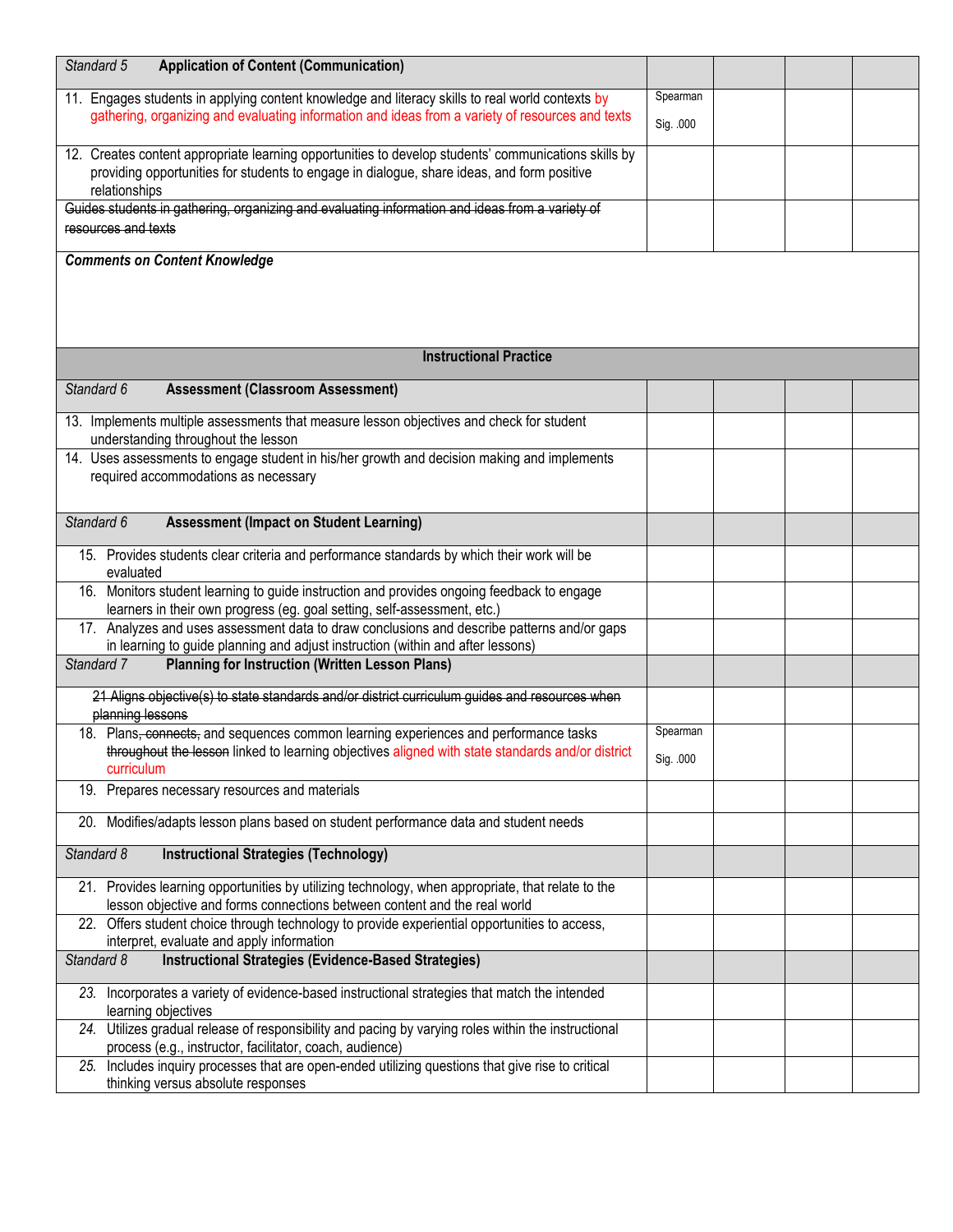| Standard 8<br><b>Instructional Strategies (Engagement)</b>                                                                                                  |           |  |  |
|-------------------------------------------------------------------------------------------------------------------------------------------------------------|-----------|--|--|
| Provides content rich tasks that are purposeful and ensure student involvement                                                                              |           |  |  |
| 26. Provides content rich tasks that directly involve students in the learning using active                                                                 | Spearman  |  |  |
| engagement strategies (e.g. partner work, pair share, performance tasks, Kagan strategies,<br>Talk Moves, etc.)                                             | Sig. .000 |  |  |
| <b>Comments on Instructional Practice</b>                                                                                                                   |           |  |  |
|                                                                                                                                                             |           |  |  |
|                                                                                                                                                             |           |  |  |
| <b>Professional Responsibility</b>                                                                                                                          |           |  |  |
| Standard 9<br>Professional Learning and Ethical Practice (Accepting Feedback -                                                                              |           |  |  |
| Dispositions)                                                                                                                                               |           |  |  |
| 27. Seeks, positively accepts and implements feedback from a variety of sources including<br>students by executing goals for improvement                    |           |  |  |
| Standard 10<br>Leadership and Collaboration (Professional Demeanor - Disposition)                                                                           |           |  |  |
| 28. Provides ideas/input when working with colleagues, candidate seeks suggestions and                                                                      |           |  |  |
| strategies from other professionals to improve practice<br>29. Contributes to a positive school culture within and beyond the classroom (eg. attends school |           |  |  |
| and community functions and activities)                                                                                                                     |           |  |  |
| Models professionalism through punctuality, dependability, preparedness, professional dress,<br>30.<br>follow through, ethical and confidential practices   |           |  |  |
| Standard 10<br>Leadership and Collaboration (Professional Communication - Dispositions)                                                                     |           |  |  |
| 31. Exhibits proper grammar, punctuation, sentence structure and spelling in all forms of                                                                   |           |  |  |
| communication and is thoughtful before speaking and writing                                                                                                 |           |  |  |
| 32. Communicates clearly, honestly, respectfully and professionally with parents and families and                                                           |           |  |  |
| is ongoing throughout the experience                                                                                                                        |           |  |  |
| <b>Comments on Professional Responsibility</b>                                                                                                              |           |  |  |
|                                                                                                                                                             |           |  |  |
|                                                                                                                                                             |           |  |  |
|                                                                                                                                                             |           |  |  |

## **Guiding questions to reflect on post observation:**

- o What was the strongest part of your lesson? Explain.
- o What would you change in your lesson? Why?
- o How do you know your students learned? What evidence do you have?
- o How do you plan to use what you learned about your students today to plan for the next lesson?

**Goal(s):** *List 1-3 standard areas from above for candidate to focus prior to your next observation*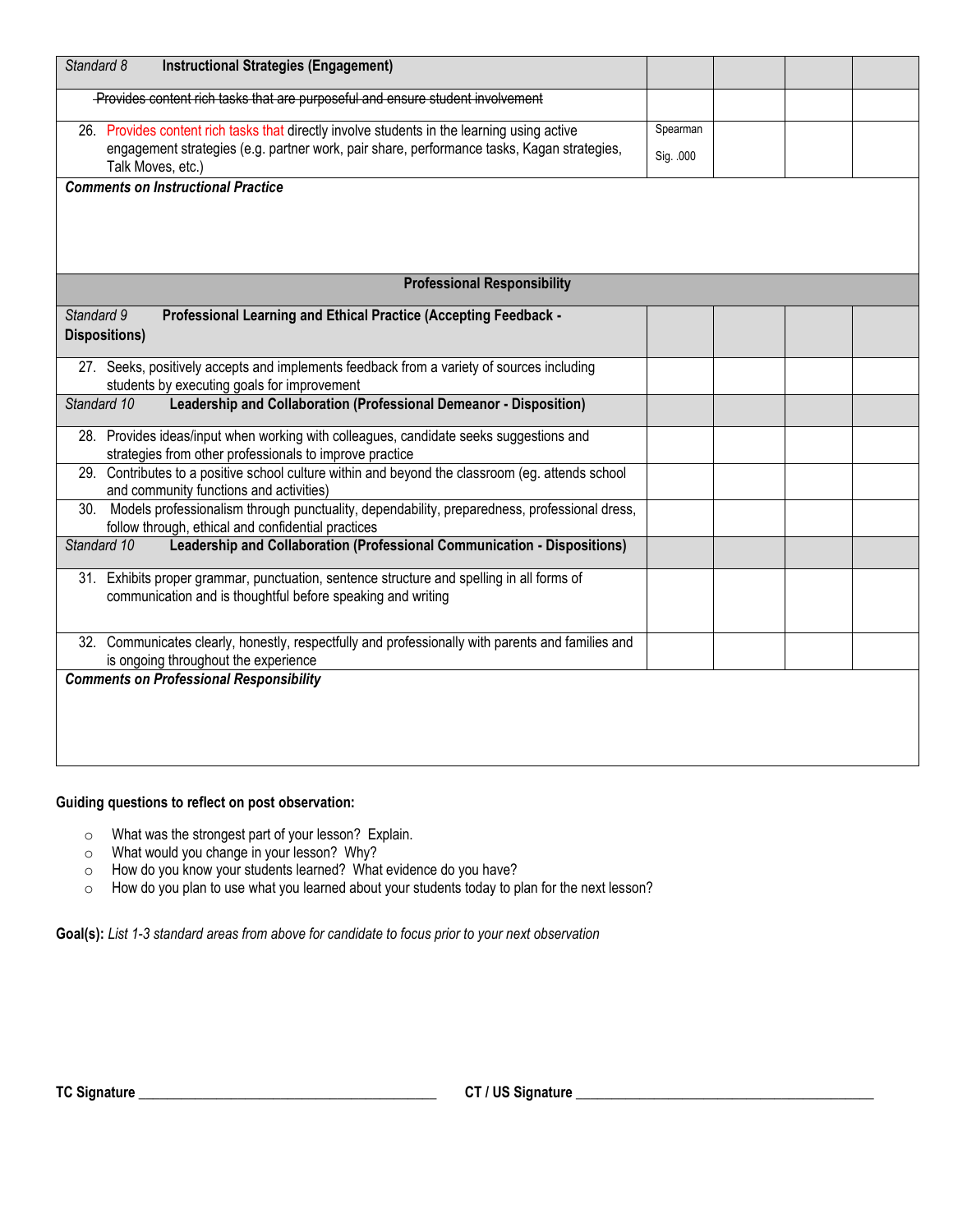Final Draft of the Formative Assessment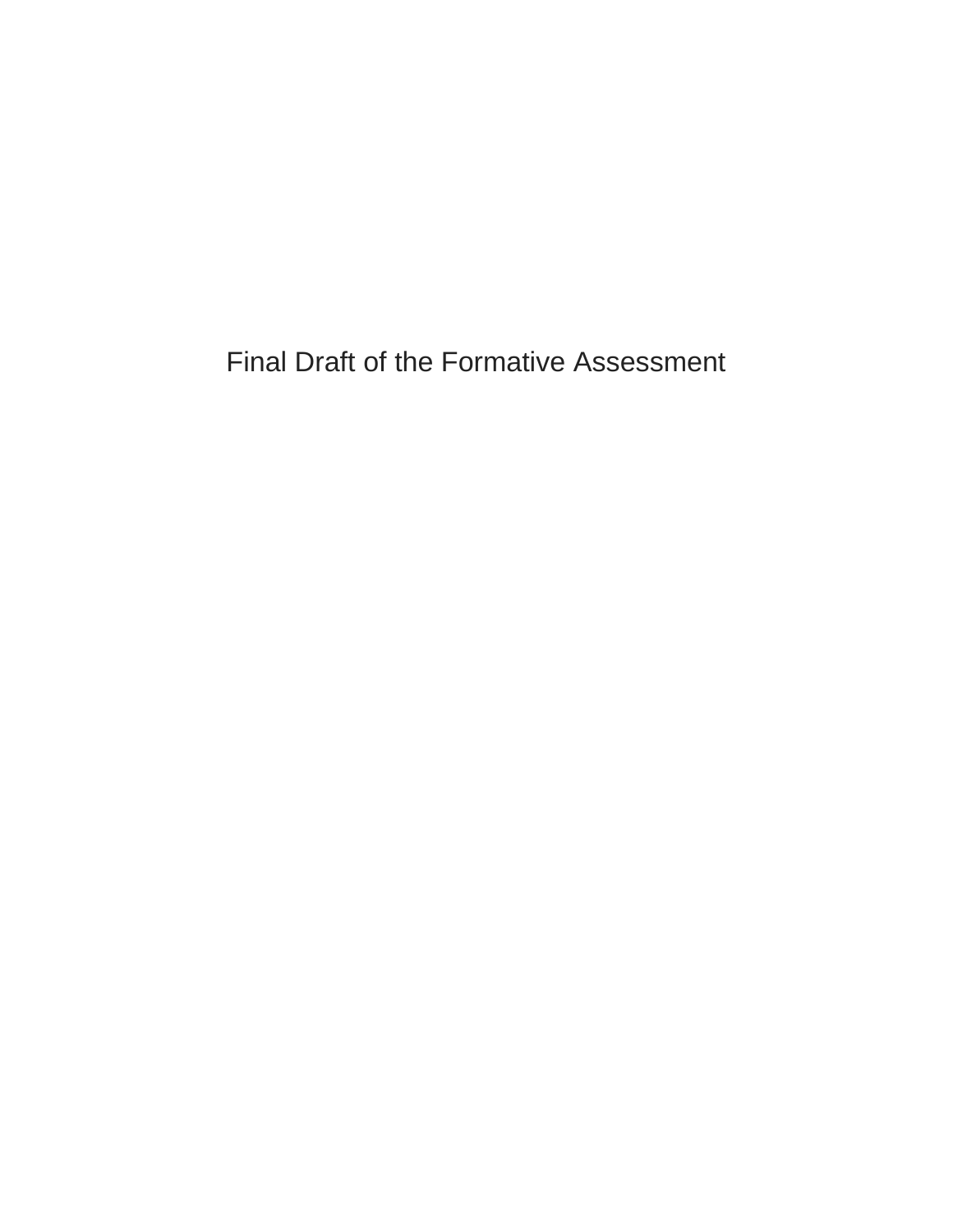| <b>Observation Form (Formative Assessment)</b>                                                                        |                                                    | $^{(+)}$<br><b>Observed</b><br>with<br>defined<br>evidence                                           | (1)<br><b>Observed</b><br>with ideas<br>for growth | $(-)$ Not<br>observed<br>or evident | Not<br>applicabl<br>e to the<br>lesson<br>(NA) |  |
|-----------------------------------------------------------------------------------------------------------------------|----------------------------------------------------|------------------------------------------------------------------------------------------------------|----------------------------------------------------|-------------------------------------|------------------------------------------------|--|
| Observation #: ________ Date: _______________ Supervisor: ______________________                                      |                                                    |                                                                                                      |                                                    |                                     |                                                |  |
|                                                                                                                       |                                                    | The Learner and Learning                                                                             |                                                    |                                     |                                                |  |
| Standard 1                                                                                                            | <b>Learner Development (Student Needs)</b>         |                                                                                                      |                                                    |                                     |                                                |  |
|                                                                                                                       |                                                    |                                                                                                      |                                                    |                                     |                                                |  |
| 1.<br>adapting or adjusting instruction and materials for students                                                    |                                                    | Connects lessons to students' interests, personal experiences and prior knowledge by modifying,      |                                                    |                                     |                                                |  |
| Collects data about student development and effectively uses the data to adjust teaching<br>2.                        |                                                    |                                                                                                      |                                                    |                                     |                                                |  |
| <b>Learner Differences (Differentiation)</b><br>Standard 2                                                            |                                                    |                                                                                                      |                                                    |                                     |                                                |  |
| Implements multiple developmentally appropriate and challenging learning experiences<br>3.                            |                                                    |                                                                                                      |                                                    |                                     |                                                |  |
| 4.<br>various teaching styles, and differentiated content                                                             |                                                    | Uses data gathered to differentiate instruction using flexible grouping, individualized instruction, |                                                    |                                     |                                                |  |
| Standard 3                                                                                                            | <b>Learning Environment (Classroom Management)</b> |                                                                                                      |                                                    |                                     |                                                |  |
| Communicates, models, and positively reinforces or redirects clear task and behavioral<br>5.                          |                                                    |                                                                                                      |                                                    |                                     |                                                |  |
| acknowledgement, praise, uses proximity, eye contact, attention getters, signals, etc.)                               |                                                    | expectations through verbal and nonverbal signals (smiles, high fives, thumbs up, gives verbal       |                                                    |                                     |                                                |  |
| Uses strategies for transitions that minimize problems and maximize instructional time<br>6.                          |                                                    |                                                                                                      |                                                    |                                     |                                                |  |
| 7. Creates a positive learning environment through relationships, organization and routines through                   |                                                    |                                                                                                      |                                                    |                                     |                                                |  |
| an awareness of the classroom environment<br><b>Comments on the Learner and Learning</b>                              |                                                    |                                                                                                      |                                                    |                                     |                                                |  |
|                                                                                                                       |                                                    |                                                                                                      |                                                    |                                     |                                                |  |
|                                                                                                                       |                                                    |                                                                                                      |                                                    |                                     |                                                |  |
|                                                                                                                       |                                                    | <b>Content Knowledge</b>                                                                             |                                                    |                                     |                                                |  |
| Standard 4<br><b>Content Knowledge (Accuracy)</b>                                                                     |                                                    |                                                                                                      |                                                    |                                     |                                                |  |
| 8.                                                                                                                    |                                                    | Uses the academic language of the content correctly and creates relevant opportunities for           |                                                    |                                     |                                                |  |
| Standard 5                                                                                                            | <b>Application of Content (Critical Thinking)</b>  | students to practice and apply academic language and practice/demonstrate understanding              |                                                    |                                     |                                                |  |
| 9.                                                                                                                    |                                                    | Relates content to meaningful examples that provoke critical thinking and inquiry (within and        |                                                    |                                     |                                                |  |
| across content fields)<br>10. Uses questioning and activities to engage students to conjecture and discover key ideas |                                                    |                                                                                                      |                                                    |                                     |                                                |  |
|                                                                                                                       |                                                    |                                                                                                      |                                                    |                                     |                                                |  |
| Standard 5                                                                                                            | <b>Application of Content (Communication)</b>      |                                                                                                      |                                                    |                                     |                                                |  |
| 11. Engages students in applying content knowledge and literacy skills to real world contexts by                      |                                                    | gathering, organizing and evaluating information and ideas from a variety of resources and texts     |                                                    |                                     |                                                |  |
|                                                                                                                       |                                                    | 12. Creates content appropriate learning opportunities to develop students' communications skills by |                                                    |                                     |                                                |  |
| providing opportunities for students to engage in dialogue, share ideas, and form positive<br>relationships           |                                                    |                                                                                                      |                                                    |                                     |                                                |  |
| <b>Comments on Content Knowledge</b>                                                                                  |                                                    |                                                                                                      |                                                    |                                     |                                                |  |
|                                                                                                                       |                                                    |                                                                                                      |                                                    |                                     |                                                |  |
|                                                                                                                       |                                                    |                                                                                                      |                                                    |                                     |                                                |  |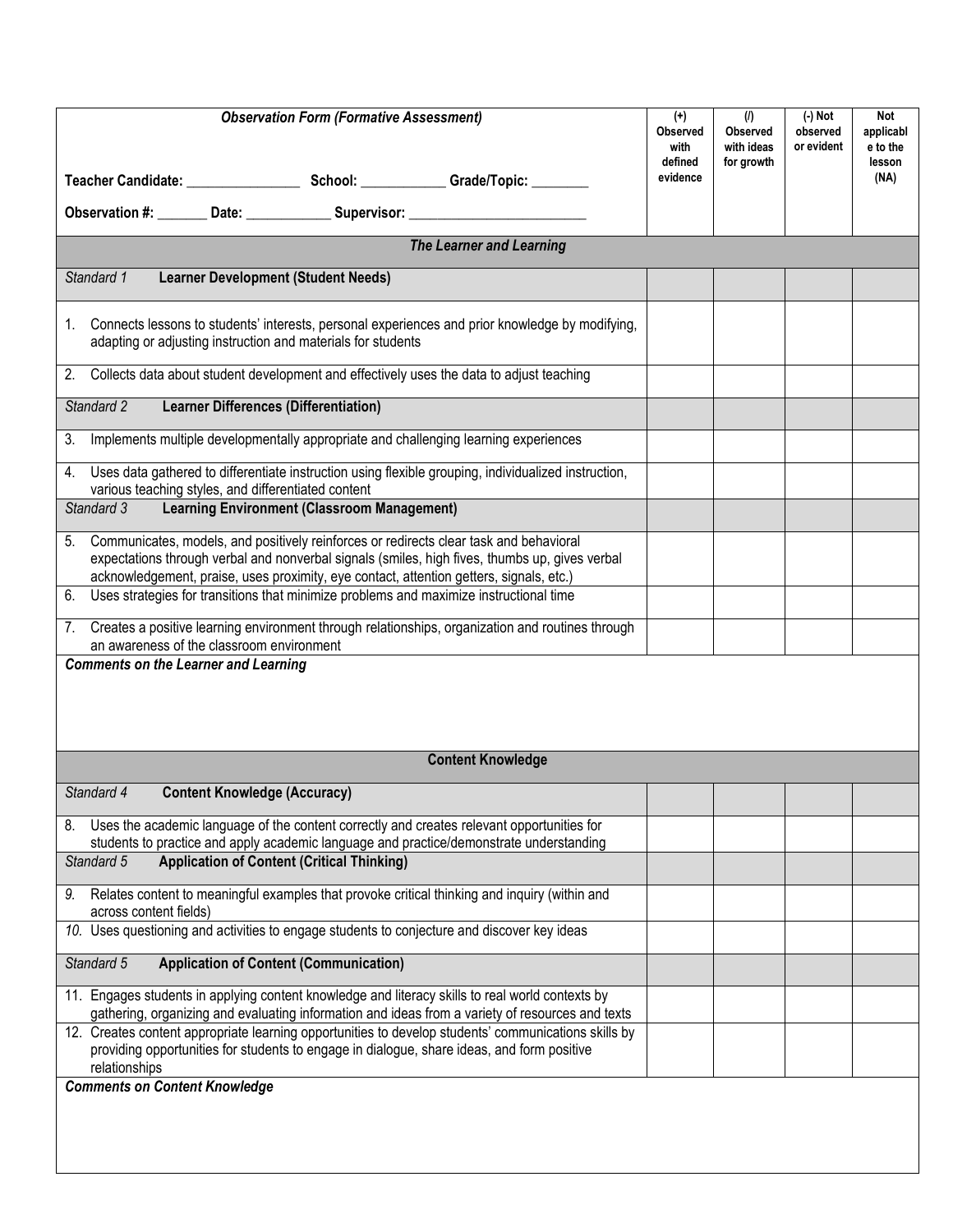| <b>Instructional Practice</b>                                                                                                                                                                                  |  |  |  |  |
|----------------------------------------------------------------------------------------------------------------------------------------------------------------------------------------------------------------|--|--|--|--|
| Standard 6<br><b>Assessment (Classroom Assessment)</b>                                                                                                                                                         |  |  |  |  |
| 13. Implements multiple assessments that measure lesson objectives and check for student<br>understanding throughout the lesson                                                                                |  |  |  |  |
| 14. Uses assessments to engage student in his/her growth and decision making and implements<br>required accommodations as necessary                                                                            |  |  |  |  |
| Standard 6<br><b>Assessment (Impact on Student Learning)</b>                                                                                                                                                   |  |  |  |  |
| 15. Provides students clear criteria and performance standards by which their work will be<br>evaluated                                                                                                        |  |  |  |  |
| 16. Monitors student learning to guide instruction and provides ongoing feedback to engage<br>learners in their own progress (eg. goal setting, self-assessment, etc.)                                         |  |  |  |  |
| 17. Analyzes and uses assessment data to draw conclusions and describe patterns and/or gaps<br>in learning to guide planning and adjust instruction (within and after lessons)                                 |  |  |  |  |
| <b>Planning for Instruction (Written Lesson Plans)</b><br>Standard 7                                                                                                                                           |  |  |  |  |
| 18. Plans and sequences common learning experiences and performance tasks-linked to learning<br>objectives aligned with state standards and/or district curriculum                                             |  |  |  |  |
| 19. Prepares necessary resources and materials                                                                                                                                                                 |  |  |  |  |
| 20. Modifies/adapts lesson plans based on student performance data and student needs                                                                                                                           |  |  |  |  |
| Standard 8<br><b>Instructional Strategies (Technology)</b>                                                                                                                                                     |  |  |  |  |
| 21. Provides learning opportunities by utilizing technology, when appropriate, that relate to the<br>lesson objective and forms connections between content and the real world                                 |  |  |  |  |
| 22. Offers student choice through technology to provide experiential opportunities to access,<br>interpret, evaluate and apply information                                                                     |  |  |  |  |
| Instructional Strategies (Evidence-Based Strategies)<br>Standard 8                                                                                                                                             |  |  |  |  |
| 23. Incorporates a variety of evidence-based instructional strategies that match the intended<br>learning objectives                                                                                           |  |  |  |  |
| 24. Utilizes gradual release of responsibility and pacing by varying roles within the instructional<br>process (e.g., instructor, facilitator, coach, audience)                                                |  |  |  |  |
| 25. Includes inquiry processes that are open-ended utilizing questions that give rise to critical<br>thinking versus absolute responses                                                                        |  |  |  |  |
| Standard 8<br><b>Instructional Strategies (Engagement)</b>                                                                                                                                                     |  |  |  |  |
| 26. Provides content rich tasks that directly involve students in the learning using active<br>engagement strategies (e.g. partner work, pair share, performance tasks, Kagan strategies,<br>Talk Moves, etc.) |  |  |  |  |
| <b>Comments on Instructional Practice</b>                                                                                                                                                                      |  |  |  |  |
|                                                                                                                                                                                                                |  |  |  |  |
| <b>Professional Responsibility</b>                                                                                                                                                                             |  |  |  |  |
| Professional Learning and Ethical Practice (Accepting Feedback -<br>Standard 9<br><b>Dispositions)</b>                                                                                                         |  |  |  |  |
| 27. Seeks, positively accepts and implements feedback from a variety of sources including<br>students by executing goals for improvement                                                                       |  |  |  |  |
| Leadership and Collaboration (Professional Demeanor - Disposition)<br>Standard 10                                                                                                                              |  |  |  |  |
| 28. Provides ideas/input when working with colleagues, candidate seeks suggestions and<br>strategies from other professionals to improve practice                                                              |  |  |  |  |
| 29. Contributes to a positive school culture within and beyond the classroom (eg. attends school<br>and community functions and activities)                                                                    |  |  |  |  |